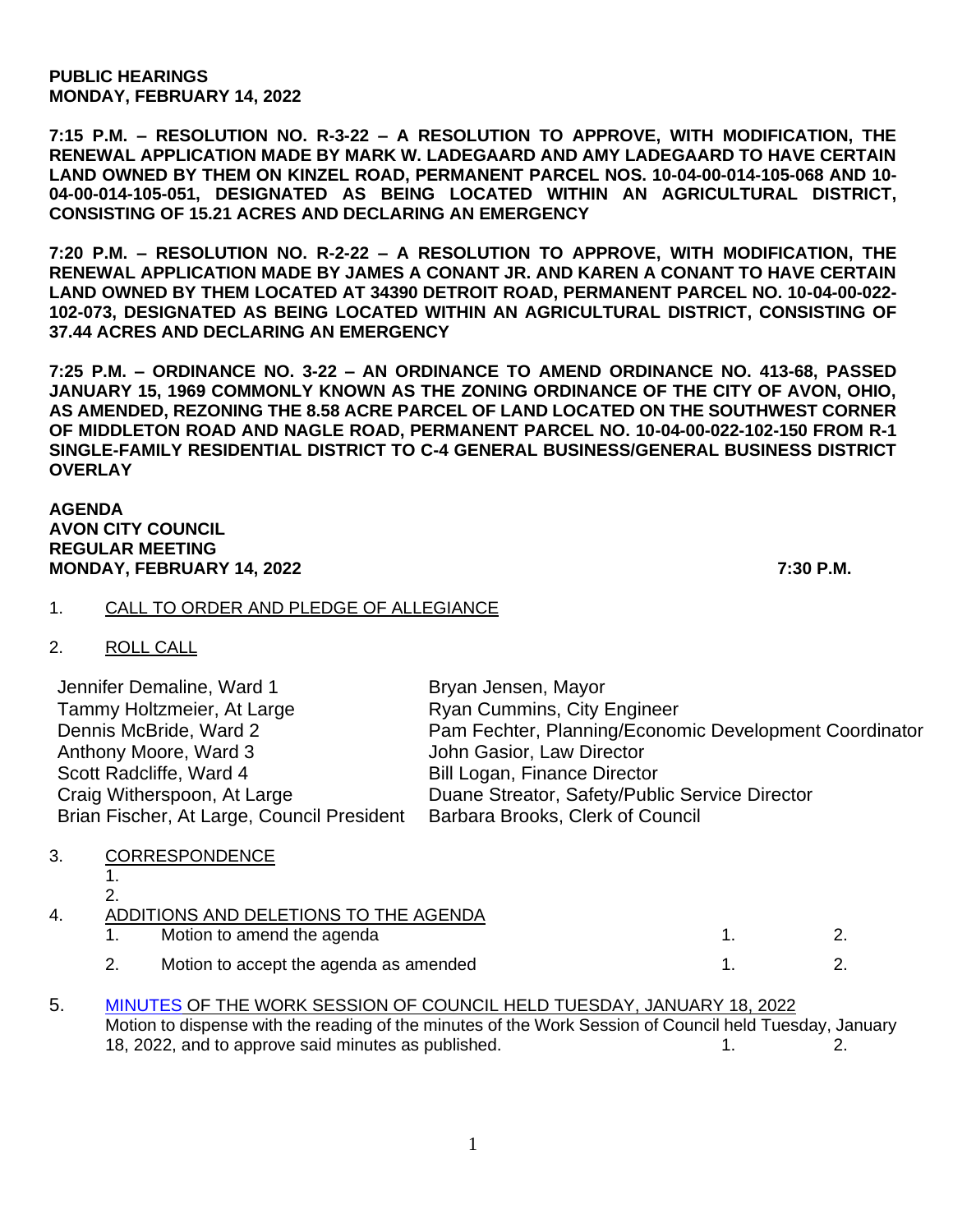| 6.  | MINUTES OF THE REGULAR MEETING OF COUNCIL HELD MONDAY, JANUARY 24, 2022<br>Motion to dispense with the reading of the minutes of the Regular Meeting of Council held Monday,<br>January 24, 2022, and to approve said minutes as published.                                                                                                                                                                                                                                                                                                                                                                                     | 1.           | 2.                        |
|-----|---------------------------------------------------------------------------------------------------------------------------------------------------------------------------------------------------------------------------------------------------------------------------------------------------------------------------------------------------------------------------------------------------------------------------------------------------------------------------------------------------------------------------------------------------------------------------------------------------------------------------------|--------------|---------------------------|
| 7.  | MINUTES OF THE SPECIAL MEETING OF COUNCIL HELD MONDAY, FEBRUARY 7, 2022<br>Motion to dispense with the reading of the minutes of the Special Meeting of Council held Monday,<br>February 7, 2022, and to approve said minutes as published.                                                                                                                                                                                                                                                                                                                                                                                     |              | 2.                        |
| 8.  | ORDINANCE NO. 3-22 - TO AMEND ORDINANCE NO. 413-68, PASSED JANUARY 15, 1969<br>COMMONLY KNOWN AS THE ZONING ORDINANCE OF THE CITY OF AVON, OHIO, AS AMENDED,<br>REZONING THE 8.58 ACRE PARCEL OF LAND LOCATED ON THE SOUTHWEST CORNER OF<br>MIDDLETON ROAD AND NAGLE ROAD, PERMANENT PARCEL NO. 10-04-00-022-102-150 FROM R-<br>1 SINGLE-FAMILY RESIDENTIAL DISTRICT TO C-4 GENERAL BUSINESS/GENERAL BUSINESS<br><b>DISTRICT OVERLAY</b><br>The Clerk will read Ordinance No. 3-22 by title only.<br>The Chairman declares this to be the third of three readings of Ordinance No. 3-22.<br>Motion to adopt Ordinance No. 3-22. | 1.           | 2.                        |
| 9.  | ORDINANCE NO. 12-22 - GRANTING A SPECIAL USE PERMIT TO RAISING CANE'S RESTAURANTS,<br>LLC TO CONSTRUCT A 3,331 SQ. FT. RESTAURANT WITH AN OUTDOOR PATIO SEATING AREA<br>FOR PROPERTY LOCATED AT 35545 CHESTER ROAD<br>The Clerk will read Ordinance No. 12-22 by title only.<br>Motion to suspend the rules and act on Ordinance No. 12-22.                                                                                                                                                                                                                                                                                     | 1.           | 2.                        |
|     | Motion to adopt Ordinance No. 12-22.                                                                                                                                                                                                                                                                                                                                                                                                                                                                                                                                                                                            | 1.           | 2.                        |
| 10. | ORDINANCE NO. 13-22 - GRANTING A SPECIAL USE PERMIT TO AVON REALTY HOLDING, LLC<br>TO DEVELOP 5.55 ACRES OF LAND INTO AN 82 BED SKILLED NURSING FACILITY TO BE LOCATED<br><u>ON THE EAST SIDE OF NAGEL ROAD, NORTH OF PRIMROSE SCHOOL</u><br>The Clerk will read Ordinance No. 13-22 by title only.                                                                                                                                                                                                                                                                                                                             |              |                           |
|     | Motion to suspend the rules and act on Ordinance No. 13-22.                                                                                                                                                                                                                                                                                                                                                                                                                                                                                                                                                                     | 1.           | 2.                        |
|     | Motion to adopt Ordinance No. 13-22.                                                                                                                                                                                                                                                                                                                                                                                                                                                                                                                                                                                            | 1.           | 2.                        |
| 11. | ORDINANCE NO. 14-22 - TO ADD SECTION 1222.02(b)(44a) AND TO AMEND SECTION<br>1270.03(b)(3) OF THE CODIFIED ORDINANCES OF THE CITY OF AVON, TO PERMIT DRIVE-THRU<br>BANKING IN THE C-4 GENERAL BUSINESS DISTRICT WHEN NOT ASSOCIATED WITH A PRINCIPAL<br>USE ON THE PROPERTY<br>The Clerk will read Ordinance No. 14-22 by title only.<br>The Chairman declares this to be the first of three readings of Ordinance No. 14-22.<br>A Public Hearing will be held on Monday, March 14, 2022 at 7:25 p.m.                                                                                                                           |              |                           |
| 12. | <b>ORDINANCE</b><br>$16-22 - 70$<br>AMEND<br>ORDINANCE NO.<br>NO.<br>COMPENSATION FOR THE PART-TIME, UNCLASSIFIED SEASONAL LIFEGUARD POSITION FOR<br>THE CITY<br>The Clerk will read Ordinance No. 16-22 by title only.<br>Motion to suspend the rules and act on Ordinance No. 16-22.                                                                                                                                                                                                                                                                                                                                          | 122-19<br>1. | <b>ESTABLISHING</b><br>2. |
|     |                                                                                                                                                                                                                                                                                                                                                                                                                                                                                                                                                                                                                                 |              |                           |
|     | Motion to adopt Ordinance No. 16-22.                                                                                                                                                                                                                                                                                                                                                                                                                                                                                                                                                                                            | 1.           | 2.                        |

COMPENSATION FOR THE POSITION OF PART-TIME, UNCLASSIFIED SEASONAL POOL TECHNICIAN FOR THE CITY The Clerk will read Ordinance No. 17-22 by title only.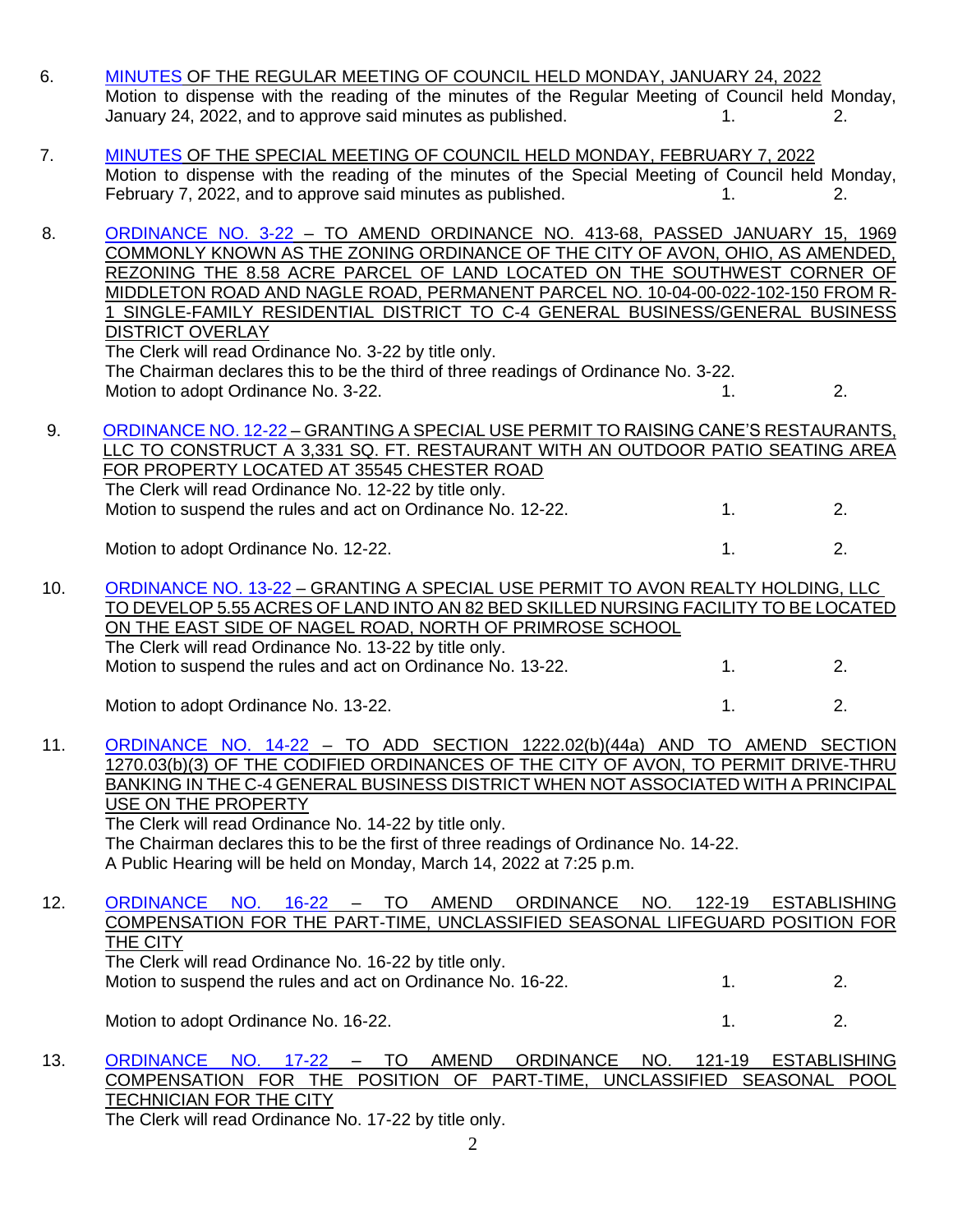|     | Motion to suspend the rules and act on Ordinance No. 17-22.                                                                                                                                                                                                                                                                                                                                                     | 1.               | 2.                  |
|-----|-----------------------------------------------------------------------------------------------------------------------------------------------------------------------------------------------------------------------------------------------------------------------------------------------------------------------------------------------------------------------------------------------------------------|------------------|---------------------|
|     | Motion to adopt Ordinance No. 17-22.                                                                                                                                                                                                                                                                                                                                                                            | 1.               | 2.                  |
| 14. | <b>ORDINANCE</b><br>AMEND<br>NO.<br>$18 - 22$<br>TO<br><b>ORDINANCE</b><br>NO.<br>$\overline{\phantom{m}}$<br>COMPENSATION FOR THE PART-TIME, UNCLASSIFIED SEASONAL CASHIER FOR THE CITY                                                                                                                                                                                                                        | 29-21            | <b>ESTABLISHING</b> |
|     | The Clerk will read Ordinance No. 18-22 by title only.<br>Motion to suspend the rules and act on Ordinance No. 18-22.                                                                                                                                                                                                                                                                                           | 1.               | 2.                  |
|     | Motion to adopt Ordinance No. 18-22.                                                                                                                                                                                                                                                                                                                                                                            | 1.               | 2.                  |
| 15. | NO. 19-22 – TO<br>AMEND<br><b>ORDINANCE</b><br><b>ORDINANCE</b><br>COMPENSATION FOR THE PART-TIME, UNCLASSIFIED SEASONAL RECREATION SPECIALIST<br>FOR THE CITY<br>The Clerk will read Ordinance No. 19-22 by title only.                                                                                                                                                                                        | NO.<br>$30 - 21$ | <b>ESTABLISHING</b> |
|     | Motion to suspend the rules and act on Ordinance No. 19-22.                                                                                                                                                                                                                                                                                                                                                     | 1.               | 2.                  |
|     | Motion to adopt Ordinance No. 19-22.                                                                                                                                                                                                                                                                                                                                                                            | 1.               | 2.                  |
| 16. | ORDINANCE NO. 20-22 - AUTHORIZING AN AGREEMENT WITH THE OHIO DEPARTMENT OF<br><b>FOR</b><br>THE<br><b>RESURFACING</b><br>TRANSPORTATION<br>(ODOT)<br><b>PAVEMENT</b><br><b>IMPROVEMENTS ALONG CERTAIN SECTIONS OF MOORE ROAD (COUNTY ROAD 78)</b><br>The Clerk will read Ordinance No. 20-22 by title only.                                                                                                     | <b>AND</b>       | <b>ASSOCIATED</b>   |
|     | Motion to suspend the rules and act on Ordinance No. 20-22.                                                                                                                                                                                                                                                                                                                                                     | 1.               | 2.                  |
|     | Motion to adopt Ordinance No. 20-22.                                                                                                                                                                                                                                                                                                                                                                            | 1.               | 2.                  |
| 17. | RESOLUTION NO. R-2-22 - TO APPROVE, WITH MODIFICATION THE RENEWAL APPLICATION<br>MADE BY JAMES A CONANT JR. AND KAREN A. CONANT TO HAVE CERTAIN LAND OWNED BY<br>THEM LOCATED AT 34390 DETROIT ROAD, PERMANENT PARCEL NO. 10-04-00-022-102-073,<br>DESIGNATED AS BEING LOCATED WITHIN AN AGRICULTURAL DISTRICT, CONSISTING OF 37.44<br><b>ACRES</b><br>The Clerk will read Resolution No. R-2-22 by title only. |                  |                     |
|     | Motion to suspend the rules and act on Resolution No. R-2-22.                                                                                                                                                                                                                                                                                                                                                   | 1.               | 2.                  |
|     | Motion to adopt Resolution No. R-2-22.                                                                                                                                                                                                                                                                                                                                                                          | 1.               | 2.                  |
| 18. | RESOLUTION NO. R-3-22 - TO APPROVE, WITH MODIFICATION THE RENEWAL APPLICATION<br>MADE BY MARK W. LADEGAARD AND AMY LADEGAARD TO HAVE CERTAIN LAND OWNED BY<br>THEM LOCATED ON KINZEL ROAD, PERMANENT PARCEL NOS. 10-04-00-014-105-068 AND 10-04-<br>00-014-105-051, DESIGNATED AS BEING LOCATED WITHIN AN AGRICULTURAL DISTRICT,<br>CONSISTING OF 15.21 ACRES                                                   |                  |                     |
|     | The Clerk will read Resolution No. R-3-22 by title only.<br>Motion to suspend the rules and act on Resolution No. R-3-22.                                                                                                                                                                                                                                                                                       | 1.               | 2.                  |
|     | Motion to adopt Resolution No. R-3-22.                                                                                                                                                                                                                                                                                                                                                                          | 1.               | 2.                  |
| 19. | <u>RESOLUTION NO. R-4-22 - IN SUPPORT OF SUBMISSION OF A SAFE ROUTES TO SCHOOL</u><br>IMPLEMENTATION GRANT APPLICATION FOR THE NAGEL ROAD PEDESTRIAN IMPROVEMENT<br><b>PROJECT</b>                                                                                                                                                                                                                              |                  |                     |
|     | The Clerk will read Resolution No. R-4-22 by title only.<br>Motion to suspend the rules and act on Resolution No. R-4-22.                                                                                                                                                                                                                                                                                       | 1.               | 2.                  |
|     | Motion to adopt Resolution No. R-4-22.                                                                                                                                                                                                                                                                                                                                                                          | 1.               | 2.                  |